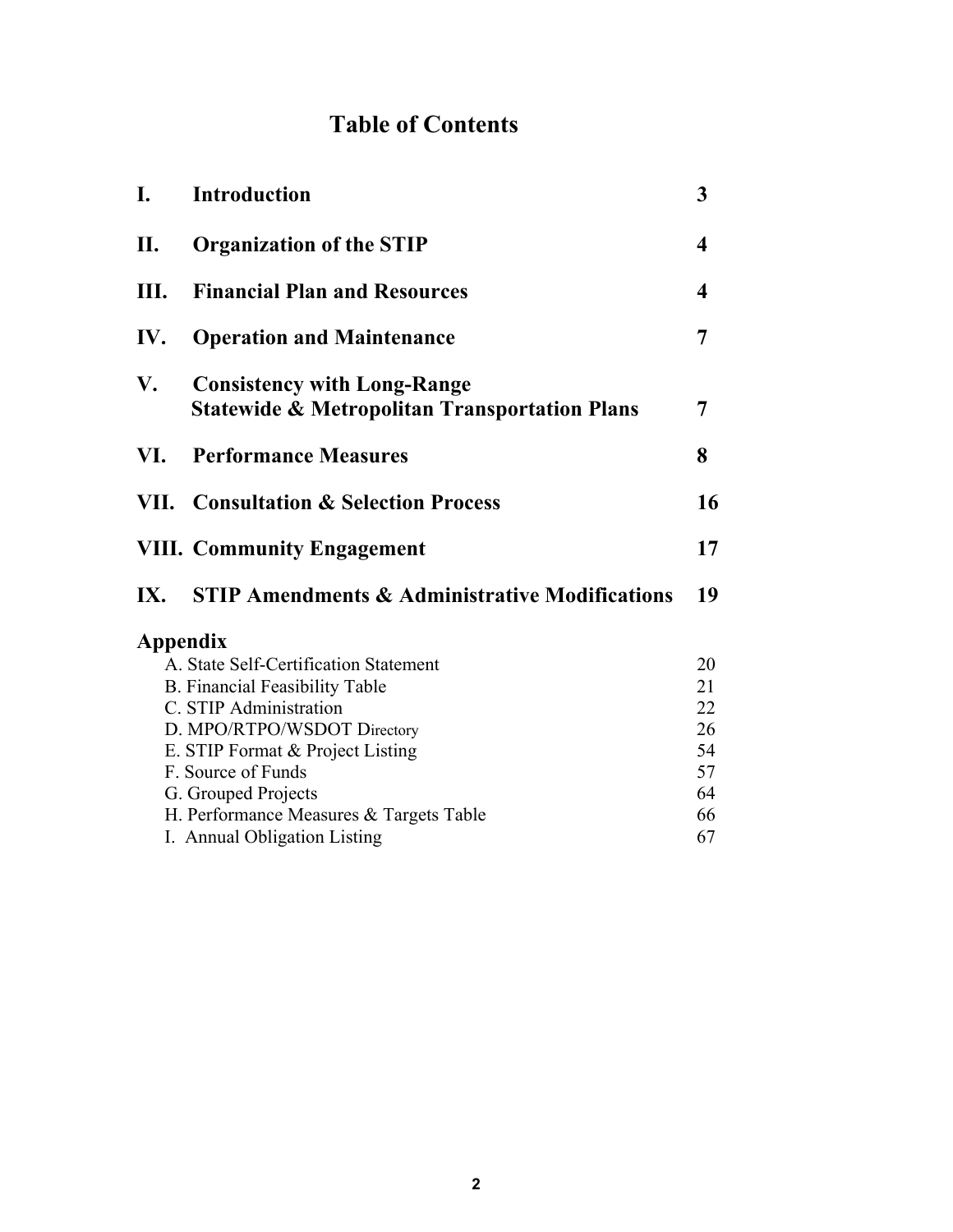## **I. Introduction**

Washington State's 2022-2025 Statewide Transportation Improvement Program (STIP) is a four-year, fiscally constrained prioritized multimodal transportation program of state, local, tribal, and public transportation (transit) projects, which includes highways, streets, roads, rail roads, transit-hubs, park-and-ride lots, bridges, sidewalks, bike lanes, ferry terminals, trails and safety projects funded with federal, state, tribal and local sources. The STIP is a calendar year document and is developed on an annual basis with monthly updates from January through October.

The STIP is developed from local, metropolitan planning organizations (MPOs), and regional transportation planning organizations (RTPOs) transportation improvement programs (TIPs). Projects are identified through state, metropolitan, regional, tribal, and local planning processes. An environment of community engagement is woven into each stage of the planning process merging public dialogue forums with practical solutions to deliver transportation projects that "fit" into the communities and augment their transportation needs.

Projects programmed in the STIP are the highest priority for the available funding, to preserve and improve the state's transportation network and achieving the national goals established in the Moving Ahead for Progress in the  $21<sup>st</sup>$  Century Act (MAP-21) and continued in the Fixing America's Surface Transportation Act (FAST) and extensions. On November 15, 2021, the Infrastructure Investment and Jobs Act (IIJA), the new five-year reauthorization transportation act for FFYs 2022-2026 was signed into law by the president.

Only those projects programmed in the STIP can be authorized by the Federal Highway Administration (FHWA) and the Federal Transit Administration (FTA) to utilize federal funds. Once projects are approved in the STIP, agencies may request federal fund authorization of the project.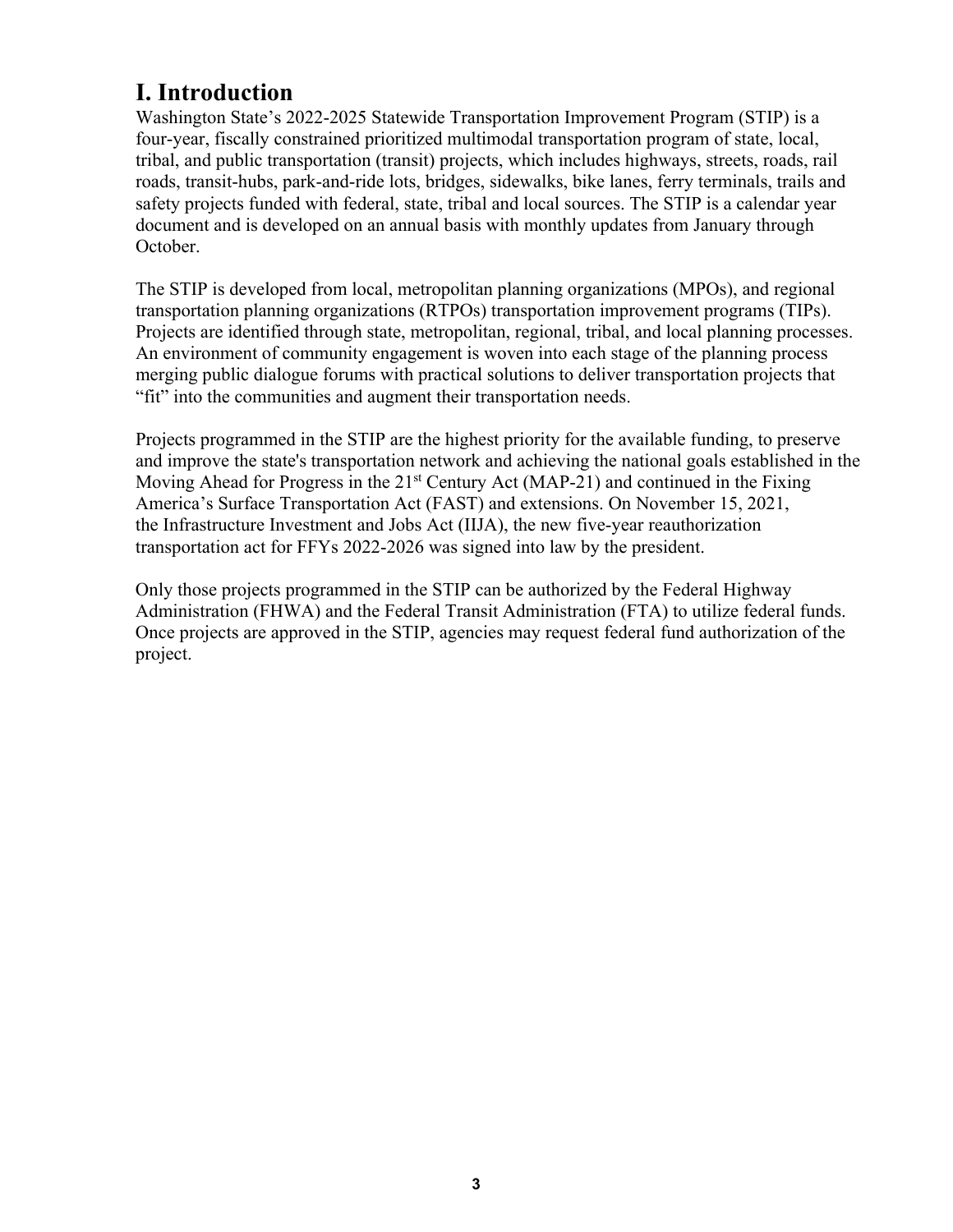# **II. Organization of the STIP**

Projects in the STIP are organized in alphabetical order by MPO/RTPO and lead agency and are shown in a standardized format *(Appendix E: STIP Format & Project Listing).* Project information such as project phases including planning activities only (PL), design/preliminary engineering including environmental (PE), right of way (RW) and construction (CN).

## **III. Financial Plan and Resource**

The STIP is required to be a financially constrained program of projects for implementation during a four-year period (23 CFR 450.218(m)). To demonstrate the STIP is fiscally constrained, by the funding identified, the federal terminology of committed, available and/or reasonably available funds is used. The STIP is designed to document the total amount of funds (federal, state, tribal, local, etc.) programmed for each project by phase. In addition, the STIP includes a project and the identified phase(s) of a project, only if full funding is anticipated to be reasonably available within the time period contemplated for completion and as documented in the Metropolitan Transportation Plan (MTP), etc. Accordingly, an investment level approach has been used for the second, third and fourth years of the STIP. The investment level is based upon the anticipated amount of funding available for the various sources.

Local agencies work through their metropolitan planning (MPO) or regional transportation planning organizations (RTPO) and county leads, as appropriate, to include projects into their TIPs and for inclusion in the STIP. Tribes work either with their MPO/RTPOs or directly with Washington State Department of Transportation (WSDOT) to include their projects in the STIP. Robust community engagement is a key bridge between the limited transportation resources and increasing transportation needs to achieve maximum benefits for the statewide system.

To ensure federal compliance of a four-year program of projects, WSDOT collaborated with the MPOs to shift the way pavement preservation projects are programmed in the STIP. WSDOT is providing a program of prioritized pavement preservation projects expected in each of the MPO and RTPO areas for the next six years. This shift to programmatic projects in the STIP provides greater clarity to the public of WSDOTs expected pavement preservation projects in the pipeline. In addition, it provides opportunities for local communities to leverage and coordinate their nearby improvements. This approach also provides WSDOT the maximum flexibility to use available federal funding to expedite project delivery and quickly respond to emergent preservation and safety needs statewide.

It is difficult to completely accomplish a four year financially constrained program of projects in Washington, since WSDOT is limited by statute to a two-year capital construction program and local agency capital programs are adopted annually through their commissions and councils. Financial constraint of the STIP is summarized in *Appendix B: Financial Feasibility Table*, to demonstrate the projects to be implemented are using current and/or reasonably available revenues, while facilities are being adequately operated and maintained.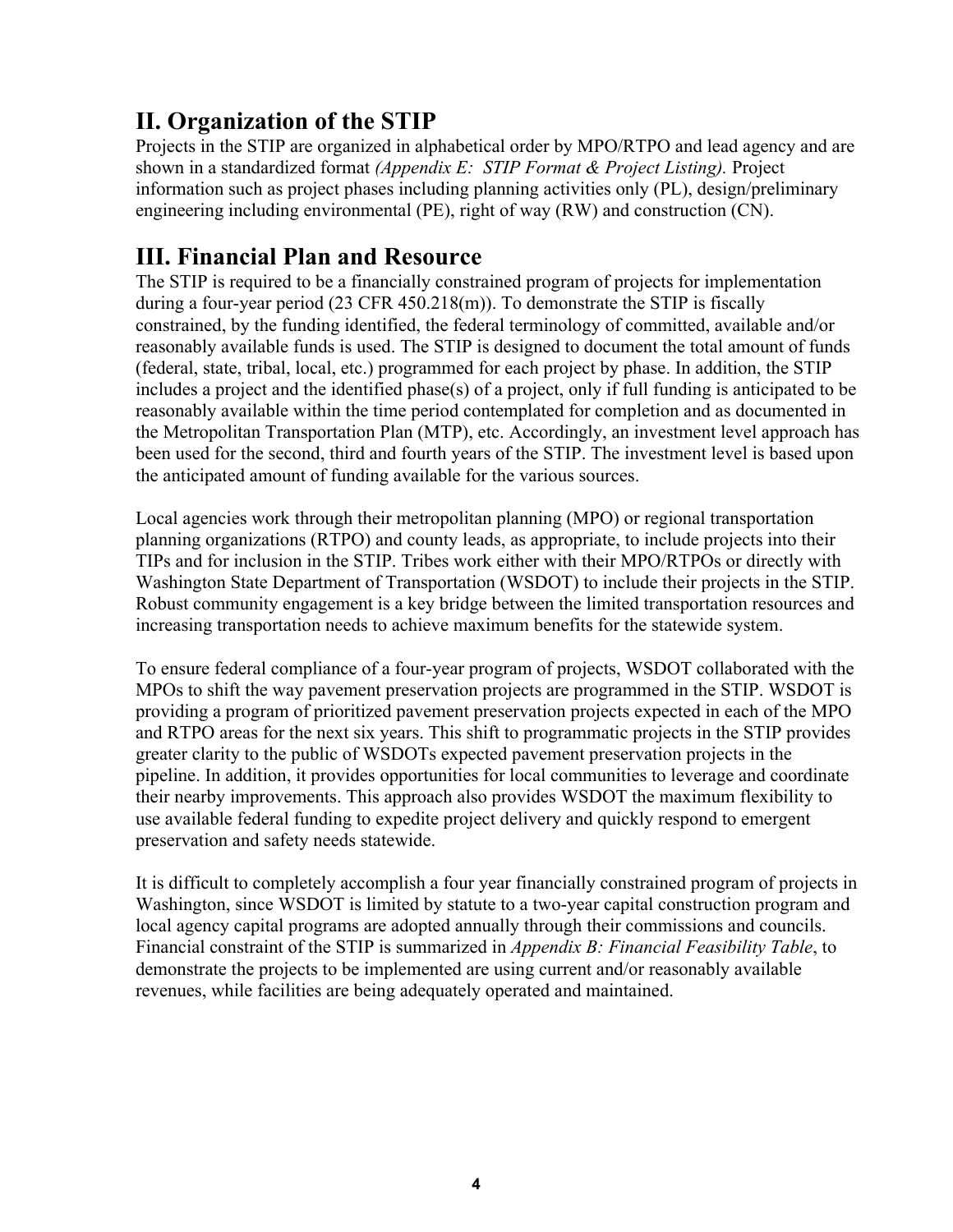## **Financing State/Local**

| <b>State &amp; Local Revenues</b><br>(dollars in millions) |  | 2022   | 2023   |   | 2024   | 2025   |
|------------------------------------------------------------|--|--------|--------|---|--------|--------|
| <b>State</b>                                               |  | 32,252 | 34,338 |   | 35,142 | 35,679 |
| Cities/Counties                                            |  | 2,817  | 2,859  | S | 2,901  | 2,945  |
| Transit                                                    |  | 3,095  | 3,159  |   | 3,225  | 3,292  |
| Sub-total S                                                |  | 38,164 | 40,356 |   | 41,268 | 41,916 |
| Total State/Local Revenue                                  |  |        |        |   |        |        |
| (excluding bonds) S                                        |  | 38,164 | 40,356 |   | 41,268 | 41,916 |

State revenue is from numerous taxes, fees, permits, tolls, and other revenues. Washington's fuel taxes (gasoline, diesel, biodiesel, etc.) comprise the largest share of state transportation revenue. Licenses, permits and fee revenues comprise the second largest share of state transportation revenues.

The Washington State Legislature must enact a statute authorizing the sale of bonds for a specific purpose. This statute requires a 60% legislative majority vote or approval by the voters in a statewide referendum (e.g., Referendum 49). Before bond proceeds may be delivered, the Legislature must first appropriate expenditure authority and a request for the sale must be made to the State Finance Committee.

In Washington, bond proceeds are only used for capital purposes and are primarily issued as "double-barrel" bonds. They are general obligation bonds, meaning they are secured by the full faith and credit of the state and are secured by motor fuel taxes. Debt service on motor fuel tax general obligation bonds is paid from gas taxes. Debt service on toll-backed bonds is first payable from tolls, then motor fuel taxes. Rating agencies look at the state's financial health when assigning credit ratings to the motor fuel tax bonds.

In addition, to the state revenues, local entities receive transportation funding as shown in the above table. Funding is primarily from the property tax for roadway type projects and the sales tax for transit projects. Other sources of revenue for local transportation projects may include local vehicle registration fees, street use permits, mitigation fees, impact fees, local improvement districts (LID), and transportation benefit district (TBD).

#### **Federal**

| Federal Revenue based on |  |        |        |        |        |
|--------------------------|--|--------|--------|--------|--------|
| Apportionment            |  |        |        |        |        |
| (dollars in millions)    |  | 2022   | 2023   | 2024   | 2025   |
| Highway                  |  | 780.01 | 797.57 | 809.29 | 817.89 |
| Transit                  |  | 21.67  | 22.17  | 22.51  | 22.75  |
| Other (BIA, CDBG, etc.)  |  |        |        |        |        |
| Totall                   |  | 801.7  | 819.7  | 831.8  | 840.6  |

The federal revenue table above identifies the programmatic funds distributed to Washington State by FHWA and FTA based on Fixing America's Surface Transportation (FAST) Act.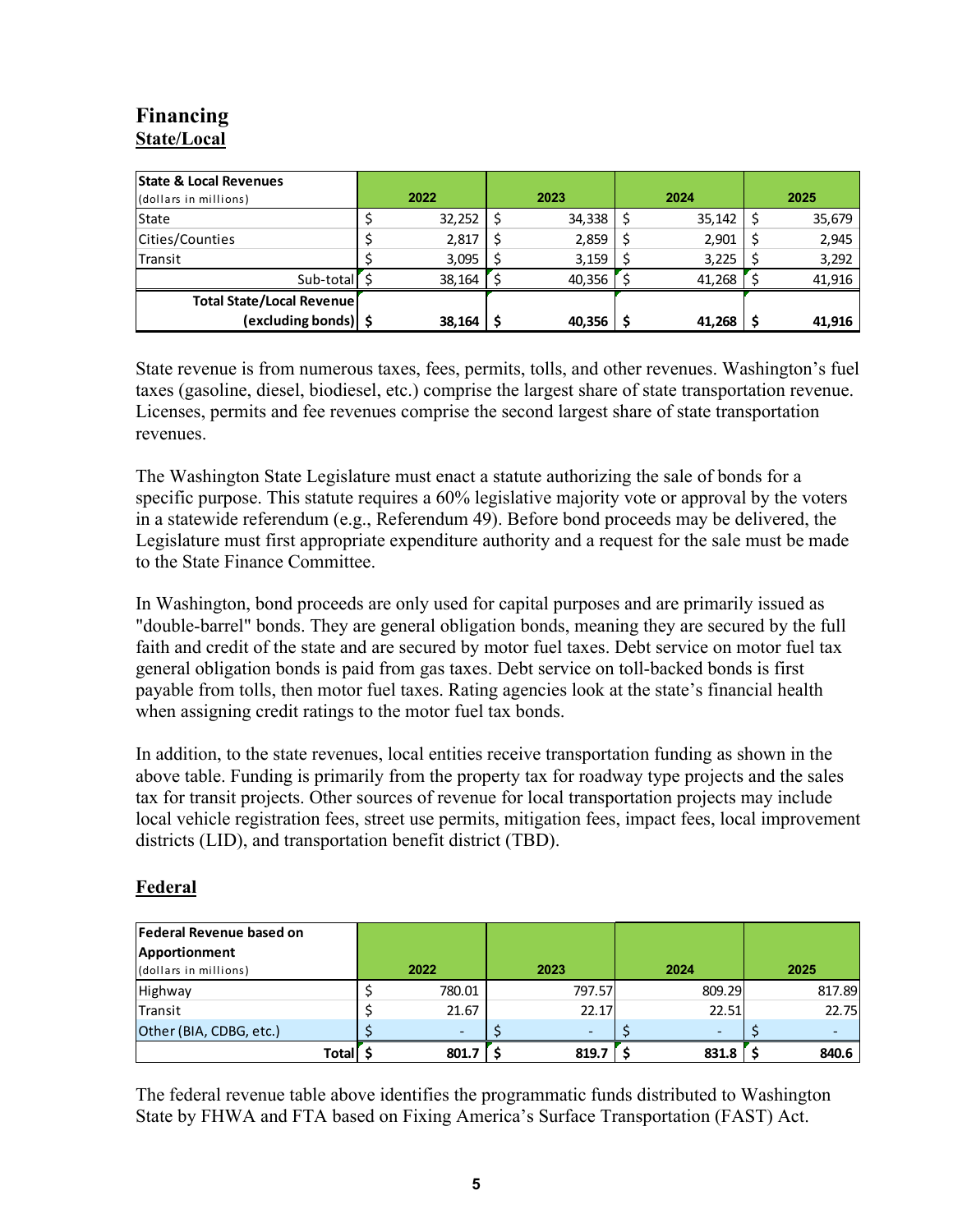Federal funds reported in this forecast are based on federal fiscal year (FFY) 2022 that began on October 1, 2021.

FHWA and FTA distribute funds to Washington State through federal apportionment. This distribution of funds uses a formula provided in law.

Forecast and additional details can be found on the Office of Financial Management's (OFMs) web site at<https://www.ofm.wa.gov/budget/budget-instructions/transportation-revenue>information.

### **Toll Credit**

Section 120(j) of Title 23 permits states to substitute certain previous toll-financed investments for state matching funds on current Federal-aid projects. It permits the non-Federal share of a project's cost to be met through a "soft match" of toll credits. The amount of toll credits earned by Washington State is based on the amount of toll revenues expended by its toll authorities for capital outlays to build or improve highways, bridges, or tunnels that serve interstate commerce. The Washington State Ferry System qualifies as a toll authority, and the ferry fare box revenues qualify for eligible toll credits, up to the amount of capital expenditures on Washington State Ferries in the respective year. Because toll revenues will be used to pay the debt service for bonds issued, expenditures from several other projects qualify as well. Those projects include the Tacoma Narrows Bridge, SR520, SR167, I405 and Alaskan Way Viaduct.

## **GARVEE**

Grant Anticipation Revenue Vehicles (GARVEEs) enable the state to pay debt service and other bond-related expenses with future federal highway funds. The GARVEE financing mechanism generates up-front capital for major highway projects at generally tax-exempt rates and enables Washington State to construct a project earlier than if using traditional pay-as-you go federal funds. With projects in place sooner, costs are lower due to inflation savings, and the public realizes safety and economic benefits. By paying with future federal highway funds, the cost of the facility is spread over its useful life, rather than just the construction period.

The Washington State Legislature has authorized WSDOT to sell GARVEE bonds. Reimbursement for GARVEEs comes from a pledge of future Title 23 Federal-aid funding.

[https://www.fhwa.dot.gov/ipd/finance/tools\\_programs/federal\\_debt\\_financing/garvees/](https://www.fhwa.dot.gov/ipd/finance/tools_programs/federal_debt_financing/garvees) For more on information on GARVEEs see the web site at

#### **Advance Construction**

The AC approach allows agencies to request and receive approval to construct a project in advance of the apportionment of federal-aid funds. This allows agencies to begin a project before accumulating all the obligation authority needed to cover the federal share of the project. Using advanced construction, FHWA is asked to authorize the project without obligating federal funds. An agency will provide the up-front financing for the project and then at a later date "convert" the AC project to a regular federal-aid project by obligating the full federal share of the project costs when sufficient obligation authority is available. At the time of conversion, an agency can be reimbursed for the federal share of costs incurred up to the point of conversion. Partial conversion of AC is where the agency converts, obligates, and receives reimbursement for only a portion of its funding in a given year. This removes any requirement to wait until the full amount of obligation authority for the project is available. An agency can obligate varying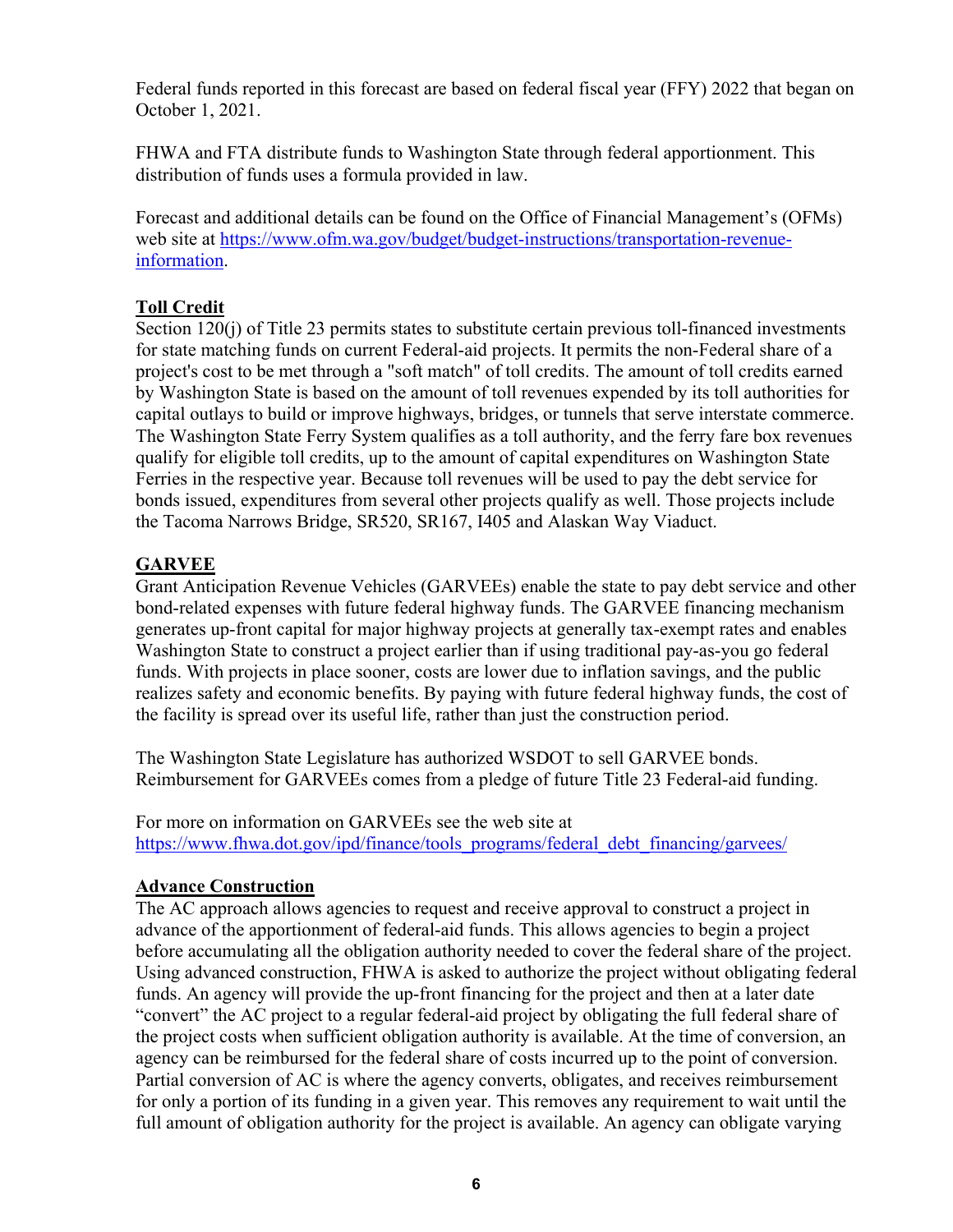amounts for the project's eligible cost in each year; depending on how much of the state's obligation authority is available. For GARVEE and TIFIA debt-financing instruments that will utilize advanced construction, the project description of the STIP will identify taking advantage of advanced construction.

A similar process is used for FTA projects called a 'Letter of No Prejudice'. This technique allows transit agencies to start their projects prior to receipt of funds.

## **TIFIA**

The Transportation Infrastructure Finance and Innovation Act (TIFIA) program provides Federal credit assistance in the form of direct loans, loan guarantees, and standby lines of credit to finance surface transportation projects of national and regional significance. TIFIA credit assistance provides improved access to capital markets, flexible repayment terms, and potentially more favorable interest rates than can be found in private capital markets for similar instruments. TIFIA can help advance qualified, large-scale projects that otherwise might be delayed or deferred because of size, complexity, or uncertainty over the timing of revenues. Many surface transportation projects - highway, transit, railroad, intermodal freight, and port access - are eligible for assistance.

 <https://www.transportation.gov/buildamerica/programs-services/tifia> For more information on the TIFIA program see the web site at

## **IV. Operations and Maintenance**

Operations and maintenance are those expenses of labor, goods, and services necessary for the provision of safe and responsive transportation facilities and services, but does not include special bonding, etc. for exceptionally large projects, such as, Sound Transit's match funding.

The statewide budget for operations and maintenance for each fiscal year in the 2022-2025 STIP is estimated as follows: 1) state highway system - \$1.047 billion; 2) cities and counties local transportation system - \$1.5 billion; and 3) governmental transit systems - \$990 million which also includes contracted services, administration, and planning.

## **V. Consistency with Long-Range Statewide & Metropolitan Transportation Plans**

The projects in the STIP are consistent with the Washington Transportation Plan (WTP) Phase 2 – Implementation 2017-2040 and the twelve Washington State MPO metropolitan transportation plans (MTPs) as required in 23 CFR 450.218 (k).

The Washington Transportation Plan (WTP) Phase 2 – Implementation 2017-2040 is a blueprint for transportation investment in Washington State. The plan is built around the state transportation policy goals listed in RCW 47.04.280 (Economic Vitality, Preservation, Safety, Mobility, Environment, and Stewardship). The plan also addresses the planning factors spelled out in federal rule, 23 CFR 450.206. The Statewide Long-range Transportation Plan is guided by a Steering Committee composed of WSDOT, the Washington State Transportation Commission, and a representative from the MPOs.

WSDOT adopted the Statewide Long-Range Transportation Plan April 30, 2018. This is an umbrella plan that will recommend policy-level actions for big, unresolved policy issues that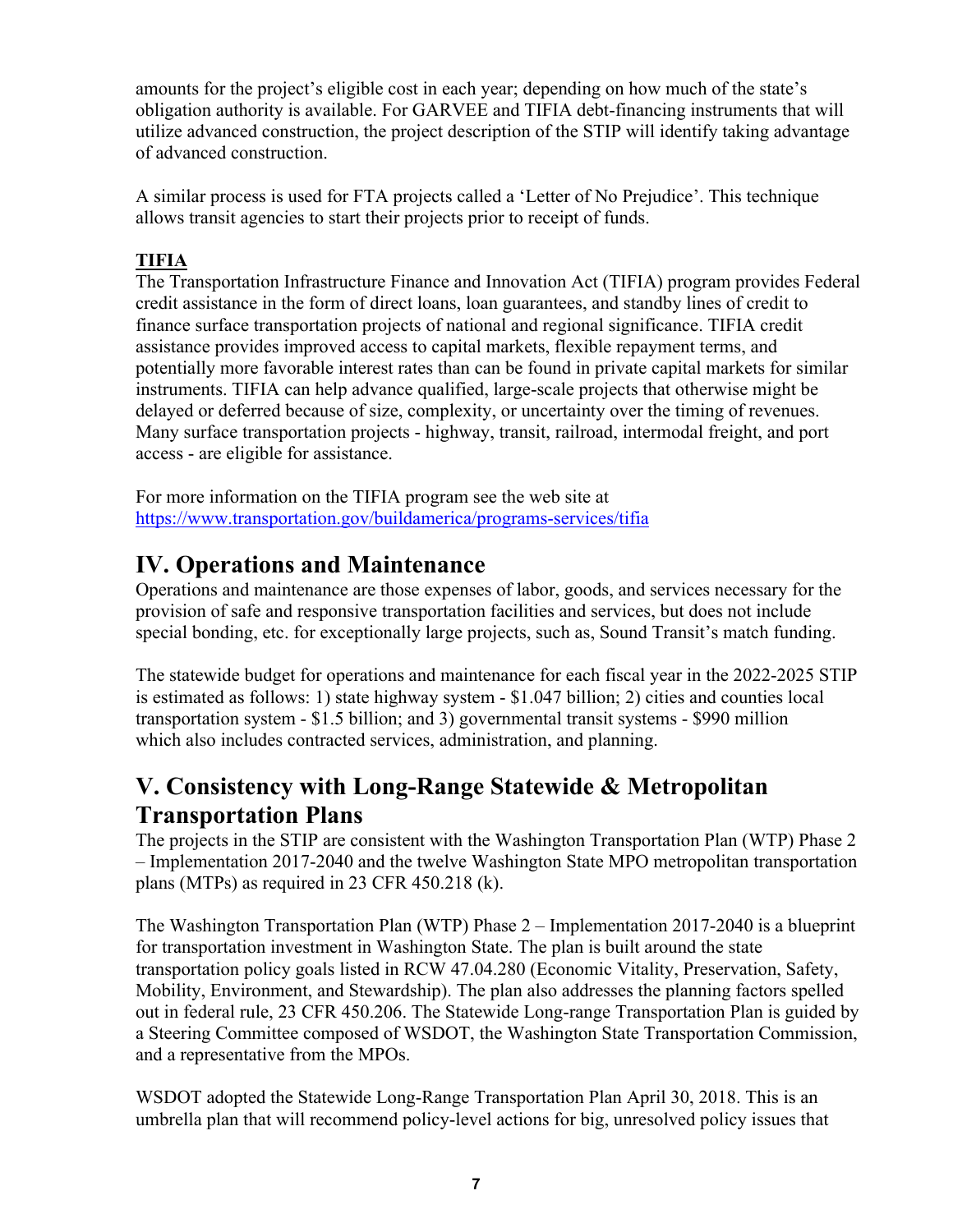rise to the statewide level. These issues are identified through public and stakeholder involvement, particularly through numerous consultations with the WTP Steering Committee, WTP Advisory Group, and WSDOT staff.

## **VI. Performance Measures**

The Federal Transportation Acts established performance measures to better align funding priorities with system performance and monitor and manage capital assets used for providing public transportation. FHWA and FTA continue to work with WSDOT to establish and report on these measures.

Performance management provides a means to the most efficient investment of federal transportation funds by (1) focusing on national transportation goals, and (2) improving project decision making through performance-based planning and programming (23 USC 150).

Since MAP-21 was passed in 2012, WSDOT, MPOs, and providers of public transportation have developed a robust and collaborative approach to implementing Transportation Performance Management (TPM). Some of the major accomplishments we've achieved together are:

### **Target Setting Framework**

In Washington, significant effort went into developing a strong, collaborative TPM target setting framework process, whereby target setting development and reporting follow a pre-determined and thorough process. In addition, WSDOT and its partners are continually working to improve coordination and collaboration in the framework process. The TPM Target Setting Framework structure facilitates the collaborative process through two groups with specific functions and responsibilities:

### *Target Setting Framework Group*

The Target Setting Framework Group is the major decision-making group, composed of WSDOT representatives and MPO Directors. This group meets to address issues using three types of decision points:

- Process decisions: The group decides how early and often WSDOT, the MPOs, and providers of public transportation (as appropriate) will engage each other, and the types of engagement that are best for all parties.
- Data decisions: The group addresses the types of data used, roles and responsibilities for data collection and analysis, and the process by which MPOs will adopt the state targets or report their own separate or additional targets. This is also an opportunity for the group to discuss performance progress and achievements.
- Target setting decisions: The group is responsible for making advisory target setting decisions.

Final recommendations are forwarded to the MPOs as well as WSDOT's Executive Leadership Team and the Secretary of Transportation. The MPOS may choose to support the state in meeting its statewide targets or set their own regional targets. For the measures related to FHWA requirements, the majority of Washington's MPOs have chosen to support the state in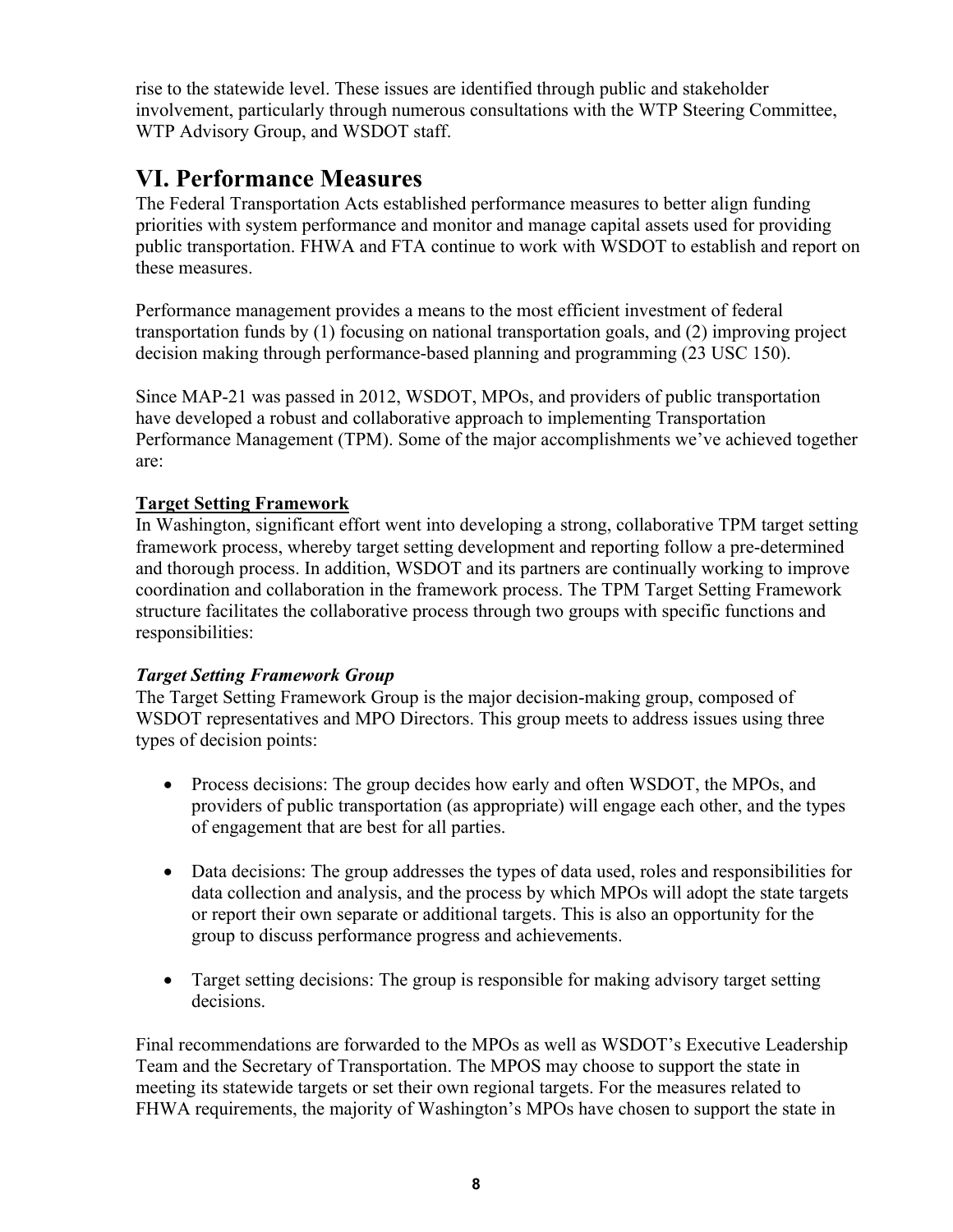meeting its targets. For measures related to FTA requirements, MPOs must set their own quantifiable targets. Prior to the adoption of the final targets, the Secretary may consult with the Governor's office to ensure alignment with the Governor's strategic directions.

#### *Target Setting Technical Teams*

The Target Setting Technical Teams are comprised of WSDOT and MPO subject matter experts actively engaged in conducting analysis associated with the federal performance management rules. These participants review the TPM rules and performance measures to ensure methodology, data, and performance and reporting requirements are fully understood by all target setting participants.

Separate Target Setting Technical Teams are formed around each of the TPM performance target areas (i.e., safety, pavement/bridge, system performance/freight/CMAQ, and emissions). For state targets, WSDOT technical team members provide initial target recommendations for the entire technical team to further vet and assess feasibility, fiscal and resource impacts, and data needs. In addition, respective MPO data is provided directly to the MPOs for analysis and review prior to adopting targets that align and support the state adopted targets. Technical Team meetings continue to be held based on each respective target area's need for collaboration, typically between one and three times per year.

Outcomes from Target Setting Technical Team meetings are reported to the Framework Group for further deliberation and consensus. As part of technical team logistics, participants report to their respective MPO or WSDOT office, as well as work with local governments and other partners/stakeholders to conduct analysis work. This important collaborative process at the Technical Team level allows each MPO or transit provider to use their expertise and perspective regarding methodology, data requirements, and analysis and it facilitates direct communication with WSDOT TPM technical leads.

#### **Transportation Performance Management (TPM) Folios**

To support the collaborative effort between the state, MPOs, and providers of public transportation on all the work related to TPM performance measures and target setting, WSDOT maintains TPM folios, which are summaries of the federal rules and associated state targets, timelines, and reporting requirements. These folios are updated regularly and have been used on a national scale and throughout Washington. The folios serve as educational tools for policy boards, technical advisory committees, and other groups who need key information in an easyto-read document. These folios are available online at Transportation Performance Management reports | WSDOT (wa.gov).

### **Regional Integrated Transportation Information System (RITIS)**

In addition to the folio summaries, WSDOT purchased access to the Regional Integrated Transportation Information System (RITIS) data tool, procured by the American Association of State Highway and Transportation Officials (AASHTO) TPM Pool Fund contract TPF-5(326). Since targets must continue to be monitored, analyzed, and reported for future years, this data tool allows WSDOT and MPOs to have valuable data for PM3 travel time-based measures on the front end, which can be used to analyze NPMRDS data and monitor the performance trends of PM3 measures, and support the target setting process. This tool is also used by WSDOT to extract PM3 travel time data for HPMS reporting, which FHWA uses to compute performance measures for biennial determination of significant progress towards achieving targets. WSDOT has ensured that the RITIS tool is gathering data based on each metropolitan planning area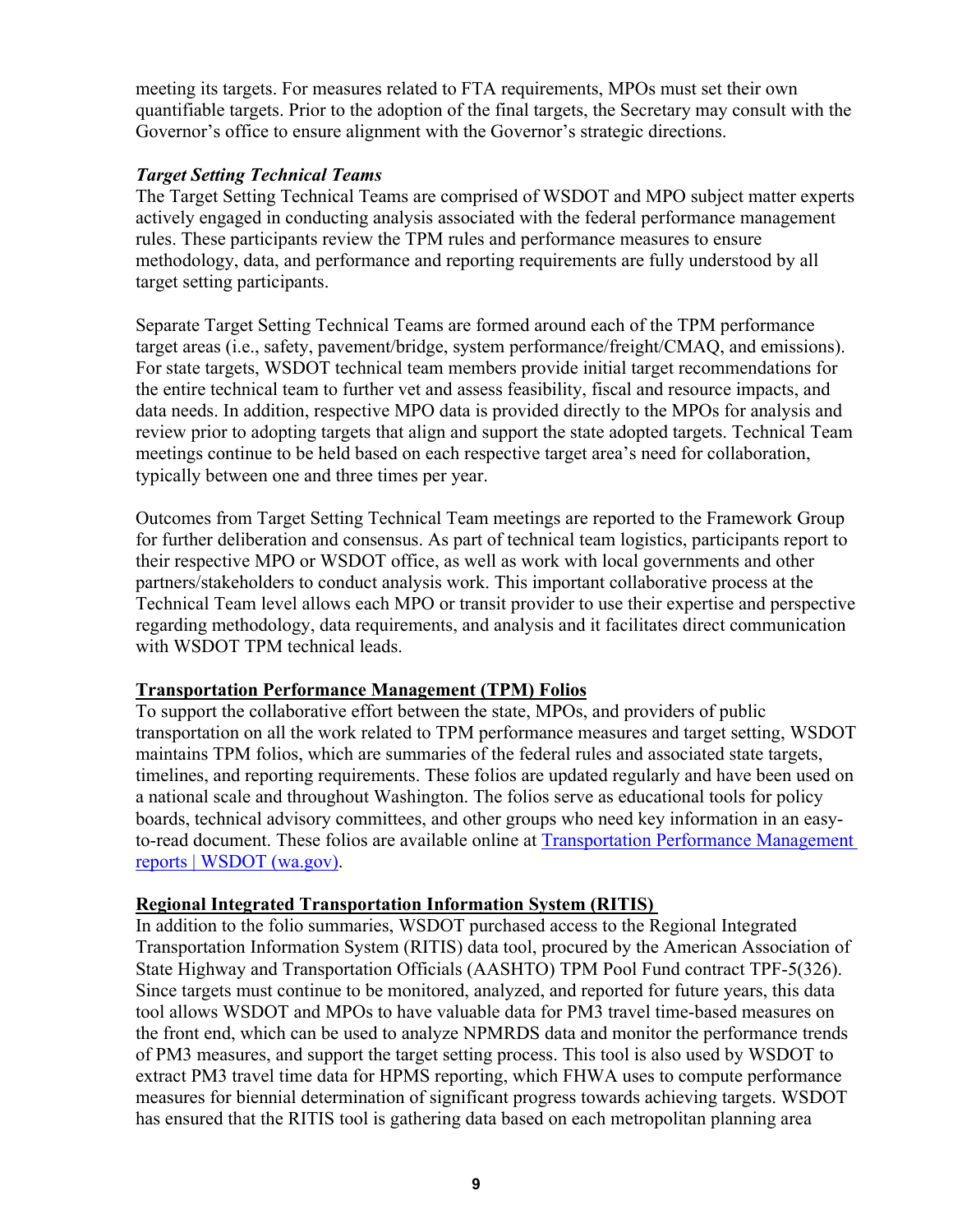boundary so that each MPO has data specific to their organization. WSDOT will consider recommendations to adjust the level of investment in this or other tools to serve the needs of its MPO partners more effectively.

#### **Performance Measure 1 - Safety**

The stated goal for safety*: to achieve a significant reduction in traffic fatalities and serious injuries on all public roads*. Pursuant to these national goals, State Departments of Transportation (DOTs) are required by the federal Highway Safety Improvement Program (HSIP) regulations under 23 CFR 924 to set five performance targets. These five required performance targets use five year rolling averages for (1) number of fatalities, (2) rate of fatalities per 100 million Vehicle Miles Traveled (VMT), (3) number of serious injuries, (4) rate of serious injuries per 100 million VMT, and (5) number of non-motorized fatalities and nonmotorized serious injuries. These targets are required for all public roads regardless of ownership or functional class.

Washington State's *Target Zero* Strategic Highway Safety Plan (SHSP) is the basis for setting safety targets in Washington State. *Target Zero* (2019) sets the goal of zero fatalities and serious injuries by 2030.

Metropolitan Planning Organizations (MPOs) are also required to establish the same five targets in coordination with the state DOT for all public roads within 180 days of submittal of the state established targets. An MPO can agree to either support the State DOT targets or establish separate MPO numerical targets specific to the metropolitan planning area boundary.

#### *WSDOT HSIP Methodology*

WSDOT prioritizes and programs state projects based upon the Strategic Highway Safety plan approved by the Governor in 2006 and updated in 2019. WSDOT also develops an HSIP implementation plan, *Getting to Zero*, which outlines its safety program implementation and approach to reducing deaths and serious injuries in Washington.

### *Local HSIP Methodology*

Federal safety funds from the HSIP are split between state highways and local roads in a datadriven process following *Target Zero* using the emphasis areas and priorities outlined in that document. The funds are split according to the proportion of fatal and serious injury crashes in Priority One infrastructure areas (Lane Departure and Intersection crashes, as of the 2019 Target Zero). Per the most recent 5-year period, the funds are split 30% for state highways and 70% for local roads.

The funding is divided into two programs, the County Safety Program, and the City Safety Program, per guidance received from both cities and counties on a local agency safety program review panel (2009). All safety projects must address fatal or serious injury crashes per HSIP funding requirements.

#### County Safety Program

The County Safety Program methodology has remained consistent since 2010. That methodology requires counties to apply only for systemic safety projects. Systemic safety involves a data-driven, prioritized approach to address crash risk (typically lower-cost and widespread improvements). With the widely dispersed nature of fatal and serious injury crashes across a vast county road network (over 39,000 centerline miles), this has been the preferred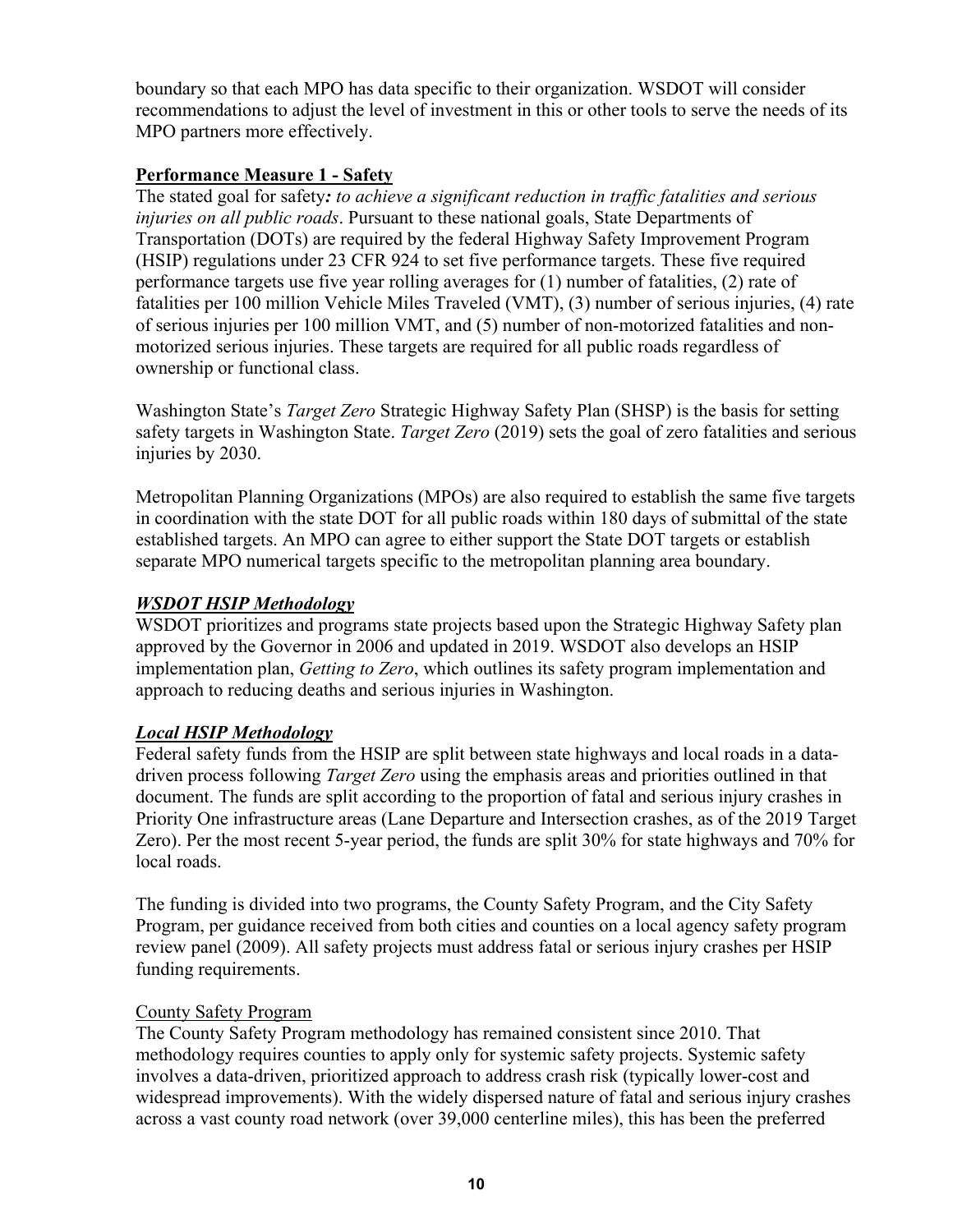approach to try to achieve results to support *Target Zero*. Since 2014, counties have also been required to submit a Local Road Safety Plan (LRSP) as part of their application to be eligible for HSIP funds. This plan describes the data-driven prioritization process for the county, including identification of risk factors.

Once counties submit their funding applications and LRSP, WSDOT Local Programs identify projects for funding based on fatal and serious injury crash history, risk factors associated with fatal and serious injury crashes, cost effectiveness of the countermeasures proposed, and agency delivery record based upon prior project selections. The County Safety Program has a call for projects every two years.

#### City Safety Program

The City Safety Program methodology has remained consistent since 2012. That methodology requires cities to apply for spot location projects or systemic safety projects. Since 2012, about half of the City Safety Program funds have been awarded to spot location projects and about half to systemic safety projects. In 2018, cities were required to submit a LRSP as part of their application to be eligible to apply for the systemic safety part of the program. Since 2020, all cities were required to submit a LRSP as part of their application to be eligible for HSIP funds.

Once cities submit their funding applications and LRSP, WSDOT Local Programs identify projects for funding. For systemic safety projects, funding is based on fatal and serious injury crash history, risk factors associated with fatal and serious injury crashes, cost effectiveness of the countermeasures proposed, and agency delivery record based upon prior project selections. For spot location projects, funding is based on the benefit/cost ratio of the project and agency delivery record based upon prior project selections. The City Safety Program has a call for projects every two years.

#### *Summary*

Washington MPOs and WSDOT have agreed to plan and program projects to work towards and to achieve Washington safety targets that are reported to FHWA as part of WSDOT's HSIP annual submittal.

#### **Performance Measure 2 - Pavement and Bridges**

WSDOT's Highway System Plan and RCW 47.05 set the direction for management of infrastructure condition in Washington State, which is to preserve pavements and bridges at lowest life cycle cost. The lowest life cycle strategy for any pavement or bridge is the strategy that maintains acceptable condition at the lowest annualized cost over the life of the asset. WSDOT has demonstrated this by taking a preservation first approach to pavement and bridge management over several decades.

#### *Preservation - State Facilities - Pavements*

The funding identified by the 2021 Transportation budget is well short of the needs to preserve pavements. Additionally, State law (RCW 47.05) mandates preservation of the existing state highway system, not just a portion. This is further underscored by the 2021 Legislative session amending state law to make Preservation a priority.

WSDOT intends to work with its partners, stakeholders, and the Legislature to deliver on this expectation. With this in mind, WSDOT continued to implement a priority approach focusing on cost-effectively preserving high freight and high-speed routes. The plan also expands on that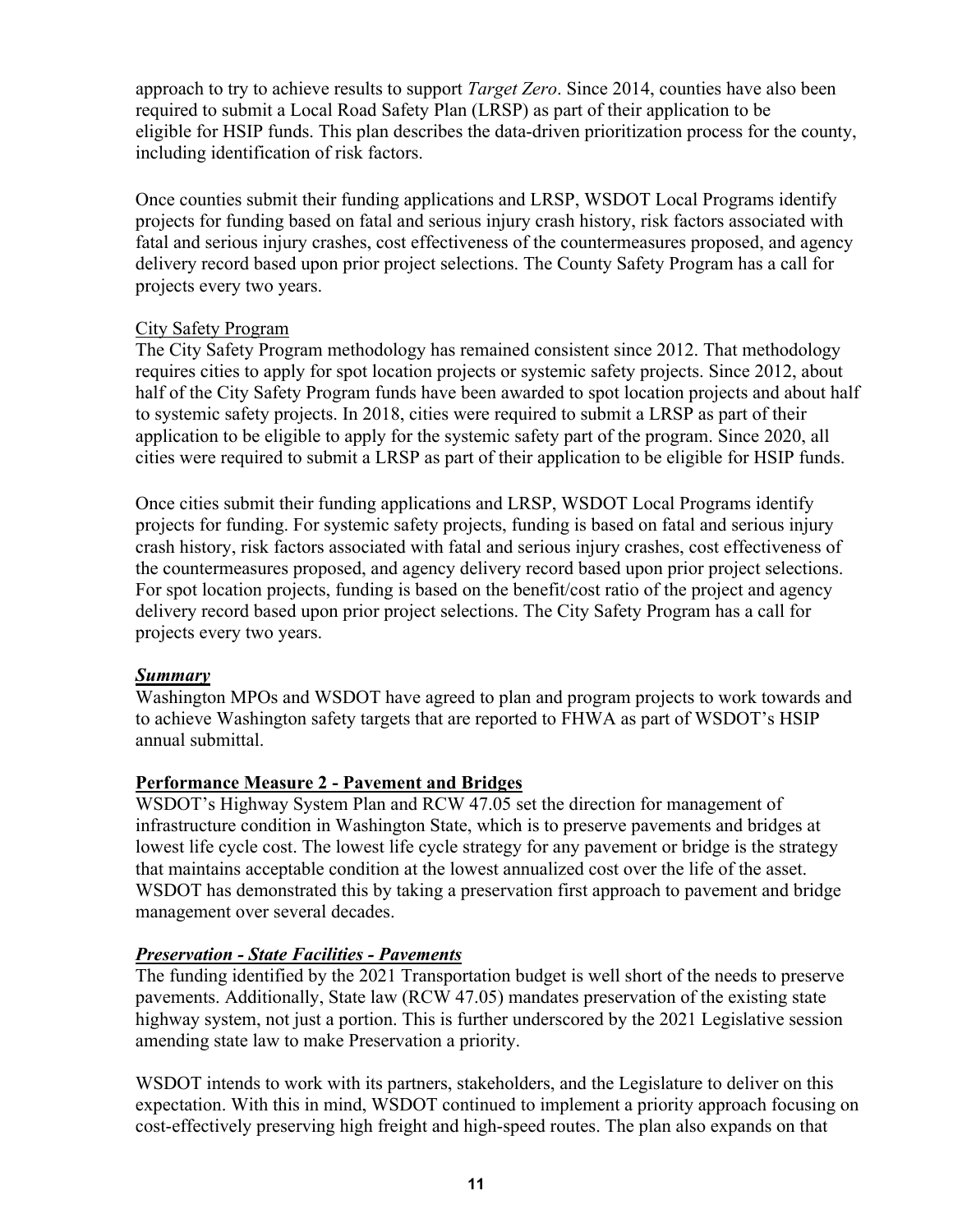approach to all high-speed routes. It also allows for exceptions precipitated by previous funding limitations. Finally, WSDOT is preparing to take a prioritized approach for the remaining routes ensuring a multi-modal approach with an emphasis on active transportation users.

In the near-term, WSDOT, is able to balance the expectation to preserve the existing state highway system in the context of a budget that does not support it through over-programming. Over-programming allows WSDOT to resource the design phase of projects while the construction phase, which occurs one to two years after design completes, to get more funding certainty. If that funding certainty never materializes, then the design must be shelved and the consequences of not moving forward with the construction may be actualized. In other words, if the budget remains unaligned with preserving the whole state highway system, at some point some routes must deteriorate to a point of lower speed limits or closing the route entirely.

#### *Preservation - Local - Pavements*

Local agencies manage approximately 31% of the non-Interstate NHS in Washington State. Using the Target Setting Framework, WSDOT worked with MPOs to establish performance measures and communicate its pavement and bridge management practices, as well as what these practices mean in the context of the National Highway System (NHS). WSDOT has also communicated the annual average state facility needs for pavements and bridges within each MPO boundary. Further supporting asset performance and investments on the NHS; WSDOT Local Programs issues a call for projects specifically focused on asset management practices, for pavements on NHS roadways.

#### *Preservation - State Facilities - Bridges*

The funding identified by the 2021 Transportation budget is well short of the needs to preserve bridges. Additionally, State law (RCW 47.05) mandates preservation of the existing state highway system, not just a portion. This is further underscored by the 2021 Legislative session amending state law to make Preservation a priority.

WSDOT intends to work with its partners, stakeholders, and the Legislature to deliver on this expectation. With this in mind, WSDOT continued to implement a priority approach focusing on cost-effectively preserving high freight and high-speed routes. It also allows for exceptions precipitated by previous funding limitations. Finally, WSDOT is preparing to take a prioritized approach for the remaining routes ensuring a multi-modal approach with an emphasis on active transportation users.

In the near-term, WSDOT is able to balance the expectation to preserve the existing state highway system in the context of a budget that does not support it through over-programming. Over-programming allows WSDOT to resource the design phase of projects while the construction phase, which occurs one to two years after design completes, to get more funding certainty. If that funding certainty never materializes, then the design must be shelved and the consequences of not moving forward with the construction may be actualized. In other words, if the budget remains unaligned with preserving the whole state highway system, at some point some routes must deteriorate to a point of lower speed limits or closing the route entirely.

#### *Preservation - Local - Bridges*

WSDOT Local Programs also funds and administers the Local Bridge Program, which provides federal funding to local agencies to preserve and improve the conditions of city and county bridges that are physically deteriorated or in generally poor condition. Grants from this program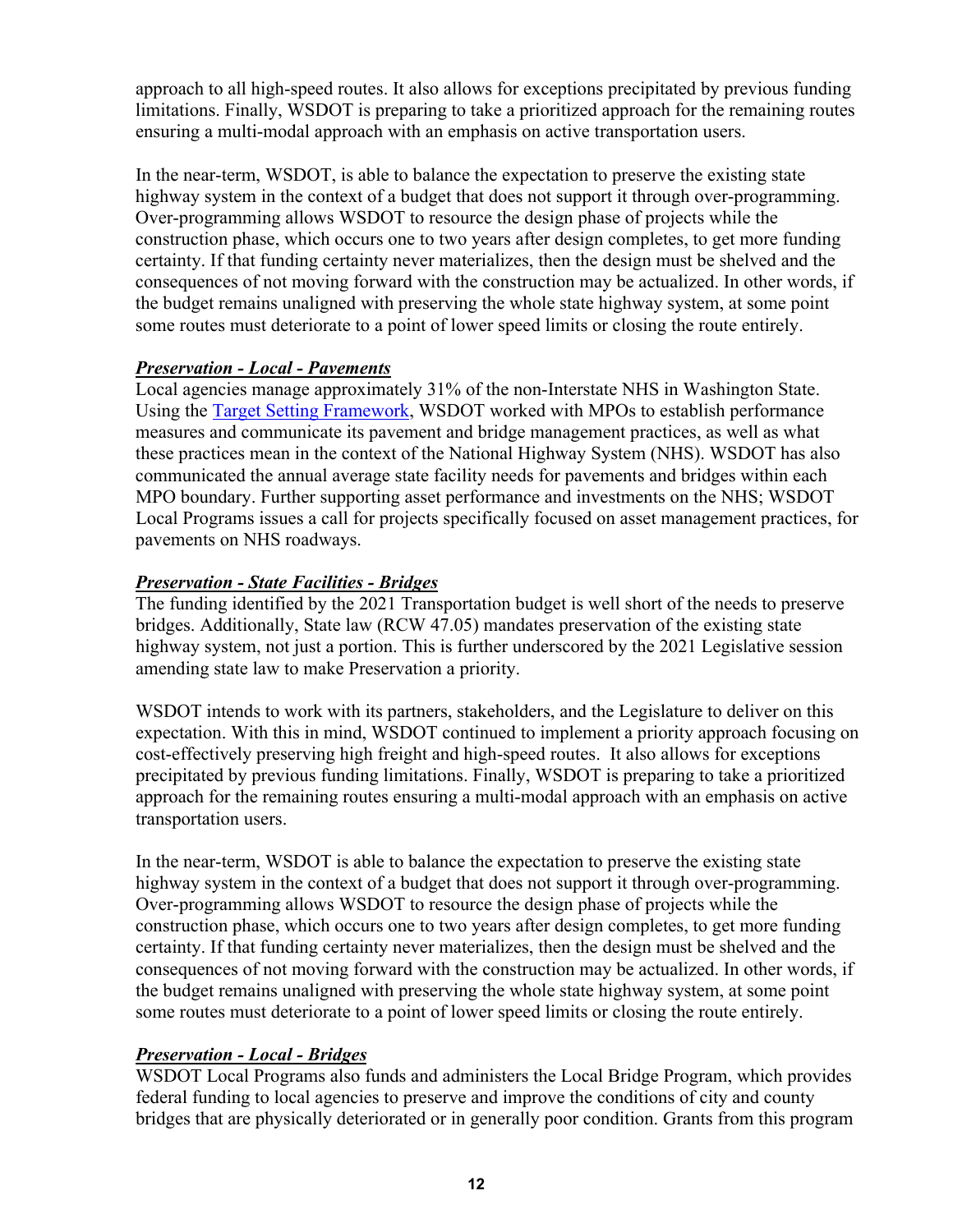may fund bridge replacements or bridge rehabilitation and preservation projects such as scour repair, steel bridge painting, seismic retrofit, and deck repair overlays. Local agency bridges on NHS routes are given preference to meet the MAP-21 target of no more than 10% of bridges by deck area in poor condition.

#### *Summary*

Washington MPOs and WSDOT have agreed to plan and program projects to work towards and achieve Washington pavement and bridge condition targets for infrastructure condition under 23 CFR 490. As required under 23 CFR 515, the specific strategies for pavement and bridge preservation are documented in WSDOT's Transportation Asset Management Plan, certified by FHWA in July 2019.

#### **Performance Measure 3 - System Performance, Freight, and CMAQ**

In 2018, WSDOT, in collaboration with MPOs developed, adopted, and reported statewide targets to FHWA for the Highway System Performance, Freight, and Congestion Mitigation and Air Quality performance measures.

In Washington State, many of the projects selected to address mobility are prioritized through the legislative process. Therefore, WSDOT does not have direct control over many of the project funding decisions reflected in the STIP. However, WSDOT, in coordination with the MPOs, is working to develop the Highway System Plan and the Multimodal Investment Strategy that will identify transportation priorities that contribute towards performance targets and can be the basis for future legislative packages.

Also, in Washington State, CMAQ funding is passed through to the MPOs, who select projects for funding; thus, WSDOT does not play a direct role in selecting these projects. The rule applies to all air quality nonattainment and maintenance areas—for ozone, carbon monoxide, course particulate matter (less than 2.5 to 10 micrometers in diameter) and fine particulate matter (2.5 micrometers or smaller)—in Washington. Targets must reflect cumulative emissions reductions to be reported in the in CMAQ Public Access System.

WSDOT and its partners are assessing performance of the Transportation Performance Management Performance Measure 3 targets that require traffic data through the Regional Integrated Transportation Information System (RITIS) data tool. The state's financial participation makes this tool available for WSDOT and MPOs to use in evaluating regional targets and to assist in other decision-making processes.

To guide freight investments and improve freight system performance in Washington, WSDOT developed the 2017 Washington State Freight System Plan including a freight investment plan. Throughout the plan development, WSDOT engaged freight partners and stakeholders, including MPOs and RTPOs, to identify a list of freight projects and determine how those priorities would be funded through National Highway Freight Program (NHFP) for federal fiscal years 2016-2021. A minor amendment was made to the investment plan in August 2019 and approved by FHWA. These NHFP investments have been incorporated into STIP and TIPs and will contribute to improving statewide freight performance on National Highway Freight Network.

For more information on the Freight Investment Plan, please visit Freight & goods transportation plans | WSDOT (wa.gov)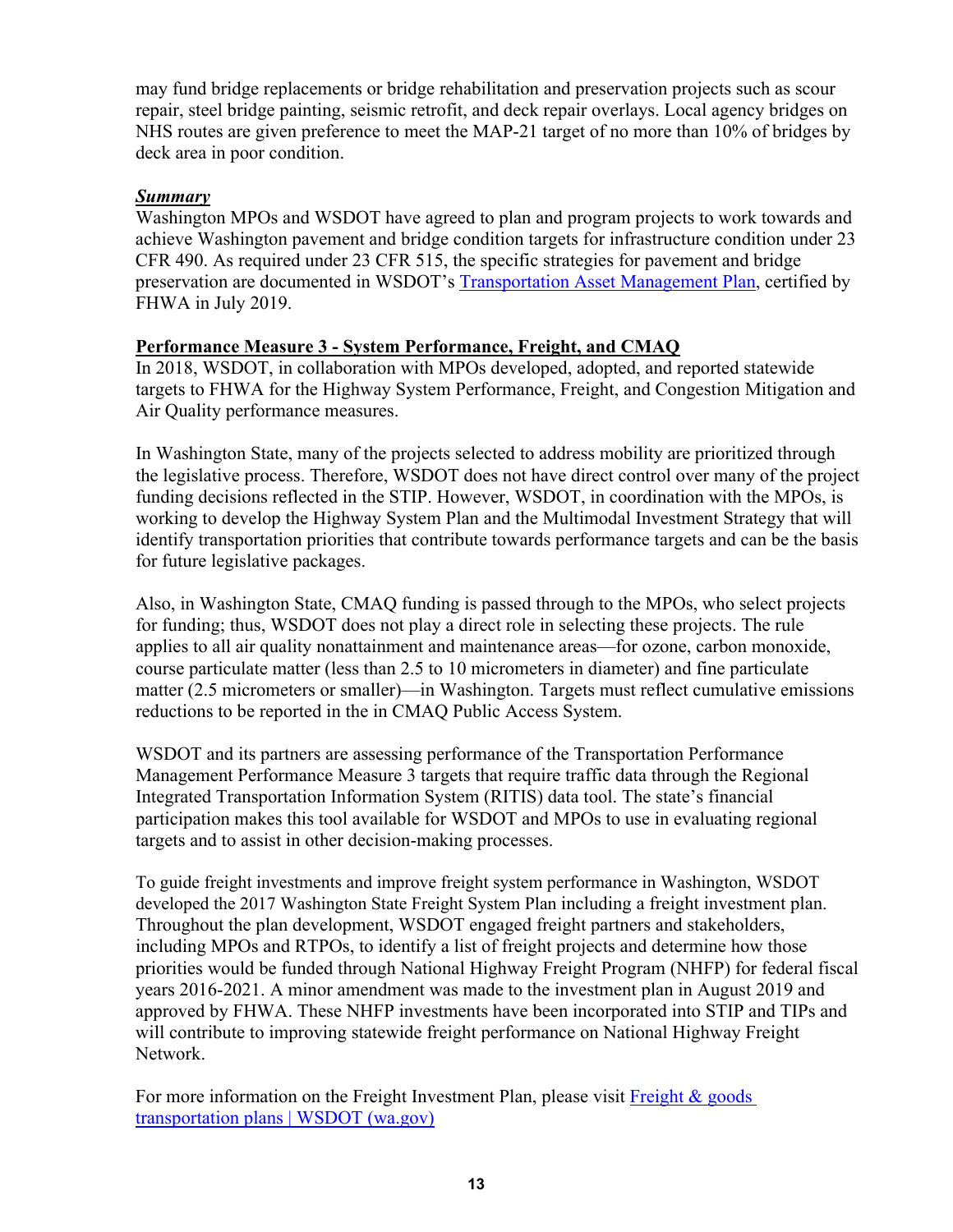For more information on the performance measures, please visit *WSDOT's transportation performance management* web site at Transportation Performance Management reports | WSDOT (wa.gov).

(*See Appendix H for the table of performance measures and targets for the state*).

### **Transit Asset Management**

The Federal Transit Administration (FTA) and Washington State Legislature delegated to WSDOT's Public Transportation Division (PTD) the duties for ensuring compliance with Transit Asset Management (TAM) plan required by State RCW 36.57A.191 and FTA 49 CFR 625.

Since the passage of MAP-21, WSDOT PTD, transit agencies and respective MPOs developed a strong and collaborative process in the development and implementation of TAM performance management.

WSDOT PTD, continues working with the Washington State Transit Association to coordinate and reevaluate TAM State of Good Repair (SGR) criteria and performance measures for each transit asset class based on SGR goals and performance targets. WSDOT PTD is working with transit agencies to update their plan, due by October 2022 as required

Transit agencies submitted 2019 annual inventory report to WSDOT PTD, as required by RCW 35.58.2796. WSDOT PTD use the annual inventory report data to conduct statewide transit asset performance analysis based on SGR criteria and establish investment prioritization list. WSDOT PTD will use this list to prioritize and strategic capital investment through PTD Consolidated Grant Program. The projects selected and programmed in the STIP are the highest priority for working towards and achieving the targets.

WSDOT PTD and transit agencies continue to coordinate with and share TAM performance data to the respective MPOs so that transit agencies performance data can be included in MPOs performance targets and measurements.

For more information regarding transit asset management, please visit *WSDOT's Asset Management* web site [https://wsdot.wa.gov/transit/grants/apply-manage-your-grant.](https://wsdot.wa.gov/transit/grants/apply-manage-your-grant)

### **Public Transportation Agency Safety Plans, Performance Measures and Targets**

Washington state transit agencies and sub-recipients receiving federal funding under the Urbanized Area Formula Program (49 U.S.C. 5307) are required to develop and implement a Public Transportation Agency Safety Plan (PTASP) and establish safety performance targets (SPTs) that address safety performance measures (SPMs) identified in FTA's National Public Transportation Safety Plan (NSP) (49 CFR Part 673). As a result of the COVID-19 pandemic, the FTA extended this deadline from July 2020 to July 21, 2021. FTA deferred the development and implementation of a PTASP for agencies that only receive funds through FTA's Enhanced Mobility of Seniors and Individuals with Disabilities Formula Program (Section 5310) and/or Rural Area Formula Program (Section 5311).

To reflect the broad and varied nature of public transportation, FTA's NSP relies on SPMs that: (1) can be applied to all modes of public transportation and (2) are based on data currently submitted to the National Transit Database (NTD).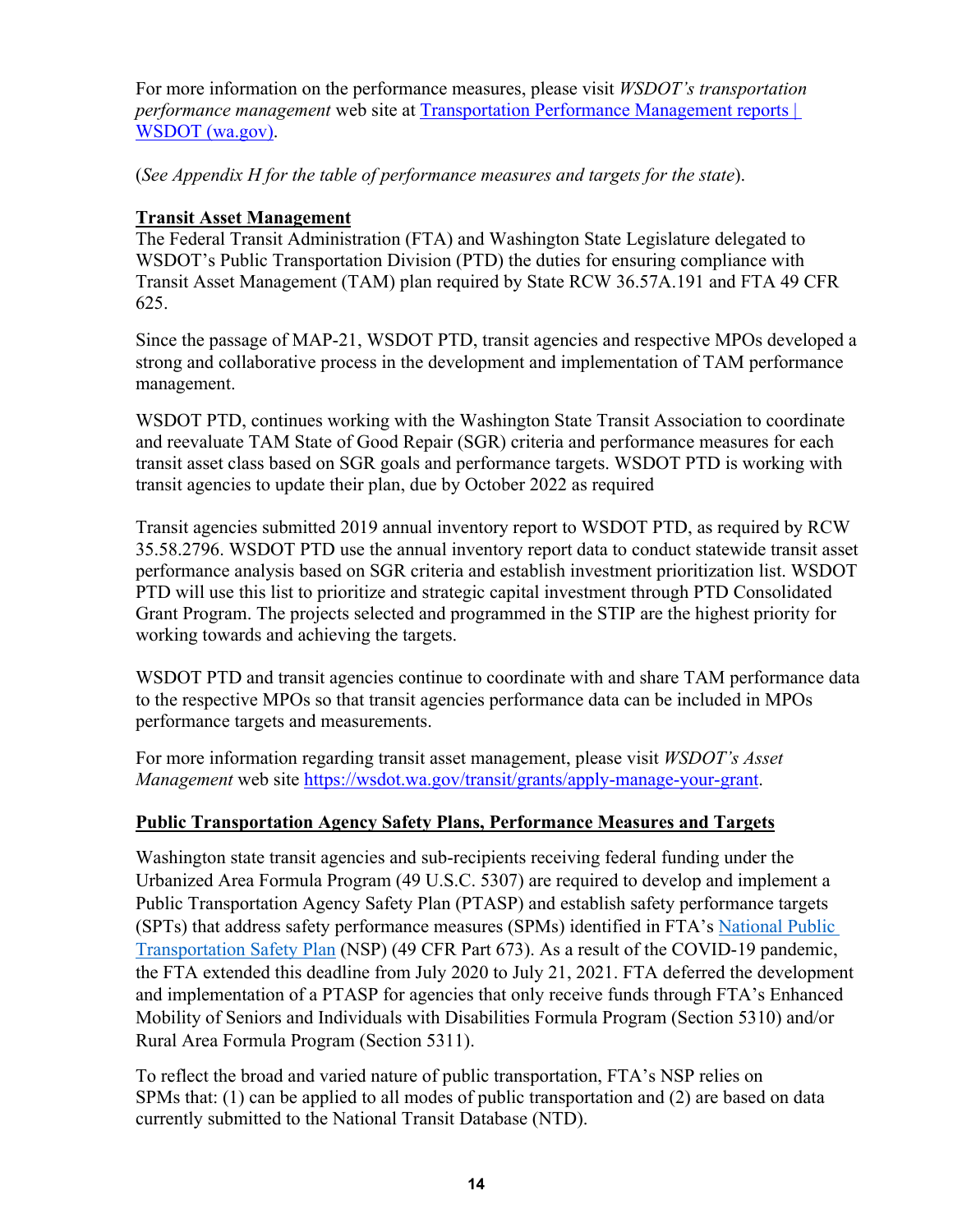As described in the NSP, transit providers must establish by mode seven SPTs in four categories:

- Fatalities: **Total number** of fatalities reported to NTD and **rate per total vehicle revenue miles (VRM)** by mode.
- Injuries: **Total number** of injuries reported to NTD and **rate per total VRM** by mode.
- Safety Events: **Total number** of safety events reported to NTD and **rate per total VRM**
- System Reliability: **Mean distance** between major mechanical failures by mode.

MPOs are required to set performance targets for each performance measure, per 23 C.F.R. 450.306. Those performance targets must be established 180 days after the transit agency established their performance targets. In accordance with 49 U.S.C. 5303(h)(2)(B) and 5304(d)(2)(B), each transit agency must make its safety performance targets available to States and Metropolitan Planning Organizations to aid in the planning process. To the maximum extent practicable, a transit agency is required to coordinate with States and MPOs in the selection of State and MPO safety performance targets (49 C.F.R. 673.15(b)).

MPOs are also required to reference safety performance targets and agency safety plans in their Transportation Improvement Programs and Metropolitan Transportation Plans.

To review transit agency performance targets within an MPO, please visit their specific web site (*Appendix D: MPO/RTPO/WSDOT Directory*).

The WSDOT State Safety Oversight (SSO) program offered bus transit agencies technical assistance in reviewing and meeting FTA's PTASP template requirements. The SSO does not provide approval to bus transit agency PTASPs, only operators designated as a rail fixed guideway (noted below). The SSO provided technical assistance to the following transit operators:

- Asotin County
- Columbia County
- Everett Transit
- Kitsap Transit
- Link Transit
- Seattle Monorail Services\*
- Seattle Streetcar\*
- Skagit Transit
- Sound Transit Central and Tacoma Link\*
- Valley Transit
- Whatcom Transportation Authority
- Yakima Transit

#### \* *SSO regulated oversight per (49 U.S.C. Section 5329)*

 safety plans. The WSDOT SSO will continue to support transit operators as they review and update their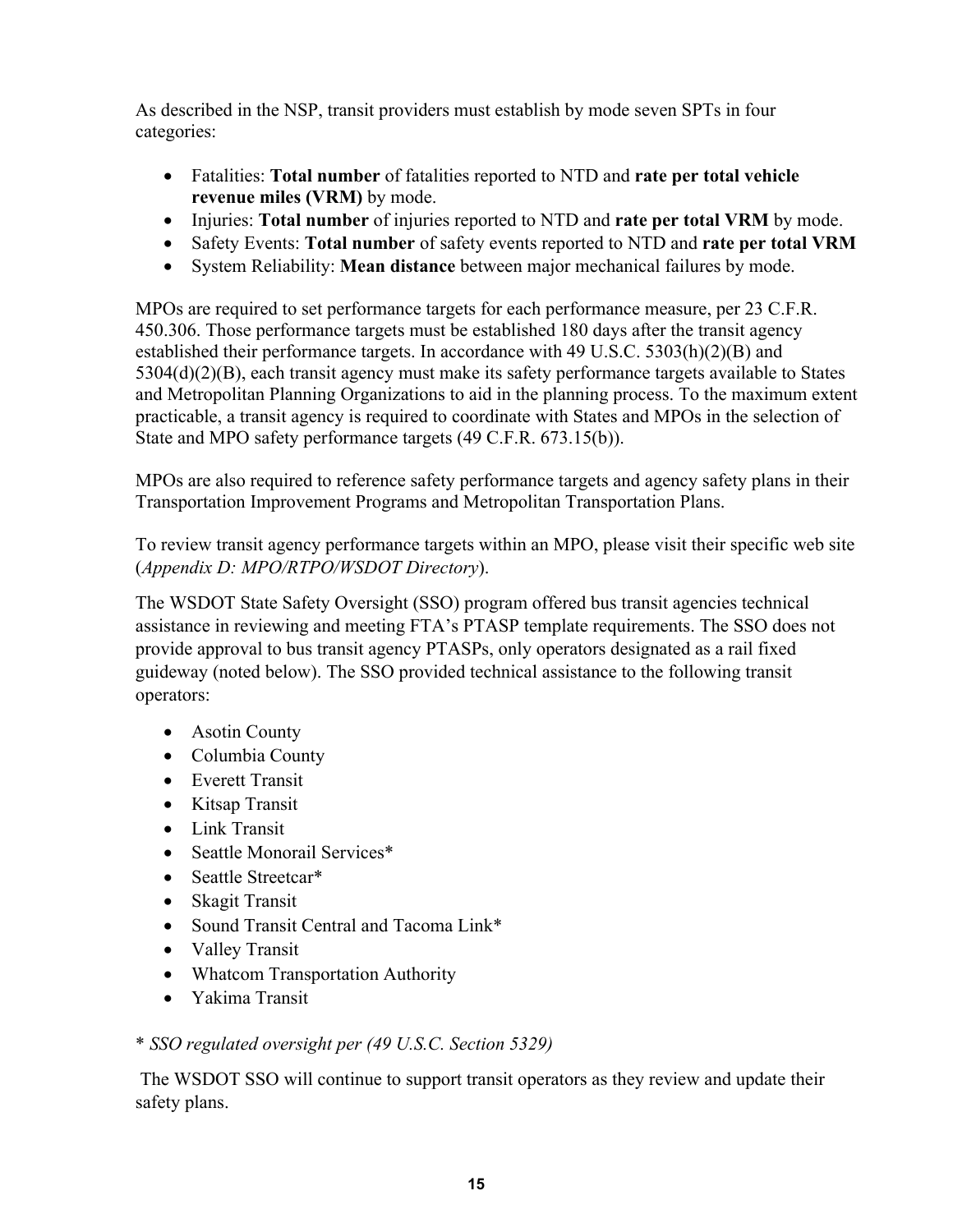## **VII. Consultation & Selection Process**

The FAST Act emphasizes consultation during statewide, metropolitan, and non-metropolitan planning. There are 12 Metropolitan Planning Organizations (MPOs) in Washington. Each provides a forum for local decision-making on metropolitan transportation issues.

Metropolitan planning, including metropolitan transportation improvement programs are coordinated with statewide planning and local land-use and economic development planning. MPOs annually self-certify that they meet all the federal metropolitan transportation planning requirements. Additionally, FHWA and FTA are required to formally review and verify the plans of the four Transportation Management Areas (TMAs) at least every four years.

The TMAs in Washington each select projects in consultation with WSDOT. In non-TMA MPOs and in Regional Transportation Planning Organizations (RTPOs) projects are selected in cooperation with WSDOT. In addition, it is the practice in Washington State to provide federal funds to rural counties to prioritize and select transportation projects in their respective area in cooperation with WSDOT. The transportation needs of the rural counties are often much different from the needs of metropolitan areas. Rural counties frequently partner with the smaller local jurisdictions to meet the broader needs of the countywide transportation system. WSDOT sub-allocates Surface Transportation Block Grant (STBG), Congestion Mitigation and Air Quality (CMAQ) and Transportation Alternatives (TA) funds annually to MPOs, RTPOs and county lead agencies. Projects are prioritized and selected in cooperation with WSDOT and member jurisdictions. This cooperative transportation decision-making process follows the respective public participation plan to provide a forum for member jurisdictions and the public to discuss regional transportation issues to plan and program transportation improvements. For specific details of the regional transportation planning organizations selection and programming process, please visit their specific web site (*Appendix D: MPO/RTPO/WSDOT Directory*).

For Bridge, National Highway Performance Program and Highway Safety Improvement Program funds, projects are selected by WSDOT based on asset performance condition (pavement and bridge) and Target Zero (zero deaths and fatal crashes by 2030) priorities in combination with the performance and economic improvement created by the project (by using life cycle cost and/or benefit/cost analysis).

MPOs coordinate with WSDOT and public transportation providers in developing transportation plans, and programs for the urbanized areas consistent with the long-range statewide transportation plan (Washington Transportation Plan (WTP) Phase 2 – Implementation 2017- 2040. In addition to the requirement for MPOs to address the federal planning factors, future transportation plans will need to address the national performance goals. All transportation plans in Washington must also address the six transportation system policy goals in RCW 47.04.280.

The FAST Act requires a project selection process that "selects" the projects for implementation from the STIP. All projects in the STIP are deemed selected for implementation. WSDOT is responsible for the statewide coordination of the STIP. Once local agency projects are programmed, WSDOT manages the local portion of the federal highway funds based on priorities set by the MPO, RTPO, and county lead selections on a first come, first-serve basis as applicable. WSDOT manages their portion of the federal highway funds based on a biennial program of projects. This assures that all federal funds are utilized in a timely manner. For example, if a local agency project in Year One cannot be built according to schedule because of right-of-way problems, then a second or third year project could move forward.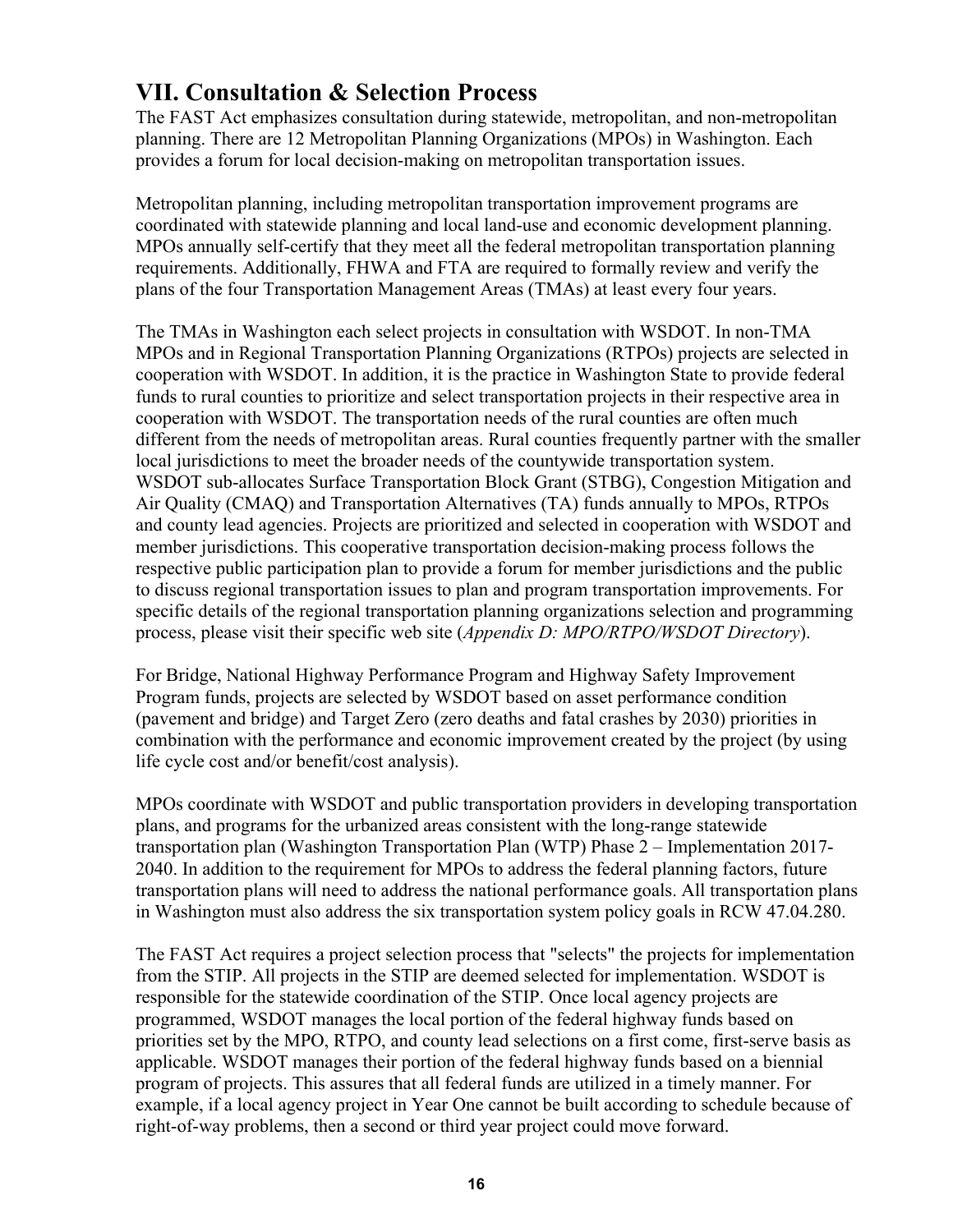MPOs are responsible for the management of their Metropolitan Transportation Improvement Programs (MTIPs) (i.e., their regional portion of the STIP). The regional procedures allow any federal project included in the STIP to be advanced or delayed without a STIP amendment contingent upon the financial balance being maintained for each fiscal year. With the uncertainty at the federal level and multiple fiscal controls at the state level, it is imperative that WSDOT have the flexibility to deliver the federal program in the most effective and efficient manner.

#### **Tribal Nations**

The cooperative effort extends to Tribal Nations both through the WTP and through the regional process. In addition, WSDOT consults with Tribes on statewide planning through the Washington Indian Transportation Policy Advisory Committee (WITPAC). WITPAC is a forum for government-to-government consultation on policy and statewide issues of concern to Tribes. WSDOT also participates in meetings of the Tribal Transportation Planning Organization (TTPO). TTPO is a forum for tribes to take an active role in statewide transportation planning to discuss and participate in tribal transportation system needs and opportunities.

 Tribal Transportation Improvement Programs (TTIPs) projects may be listed in the STIP separately. TTIPs are available separately from the STIP web page at: <https://www.wsdot.wa.gov/LocalPrograms/ProgramMgmt/STIP.htm>.

#### **Western Federal Lands**

WSDOT further coordinates with Western Federal Lands (WFL) Highway Division as a participant on the Program Decision Committee. The committee also includes the County Road Administration Board (CRAB) and FHWA. The committee is responsible for selecting projects for the Federal Lands Access Program.

The WFL Transportation Improvement Program is an essential component of the Federal Lands Planning Program. It is developed cooperatively between Federal Lands Highway Division offices and the Federal Land Management Agencies (FLMA) and provides a list of transportation improvements for a four-year period among the primary programs administered by the Office of Federal Lands Highway, the Federal Lands Transportation Program, and the Federal Lands Access Program. FLH has responsibility for approval of the TIP.

Projects may be listed separately in the STIP. WFL TIP is available separately from the STIP web page at: <https://www.wsdot.wa.gov/LocalPrograms/ProgramMgmt/STIP.htm>

# **VIII. Community Engagement**

Community engagement is an integral part of the planning process at all levels. WSDOT encourages community engagement throughout the entire STIP process and is continuously looking for additional opportunities and innovative ways to engage the public.

Local agencies are required to develop and adopt six-year transportation programs. All local agencies are required to hold at least one public hearing during the development of the six-year transportation program. Local agencies work through their metropolitan planning or regional transportation planning organizations and county lead agency as appropriate to include projects into their Transportation Improvement Programs (TIPs) and the STIP. Agencies submitting projects to the TIPs for project selection conduct public involvement. In addition, the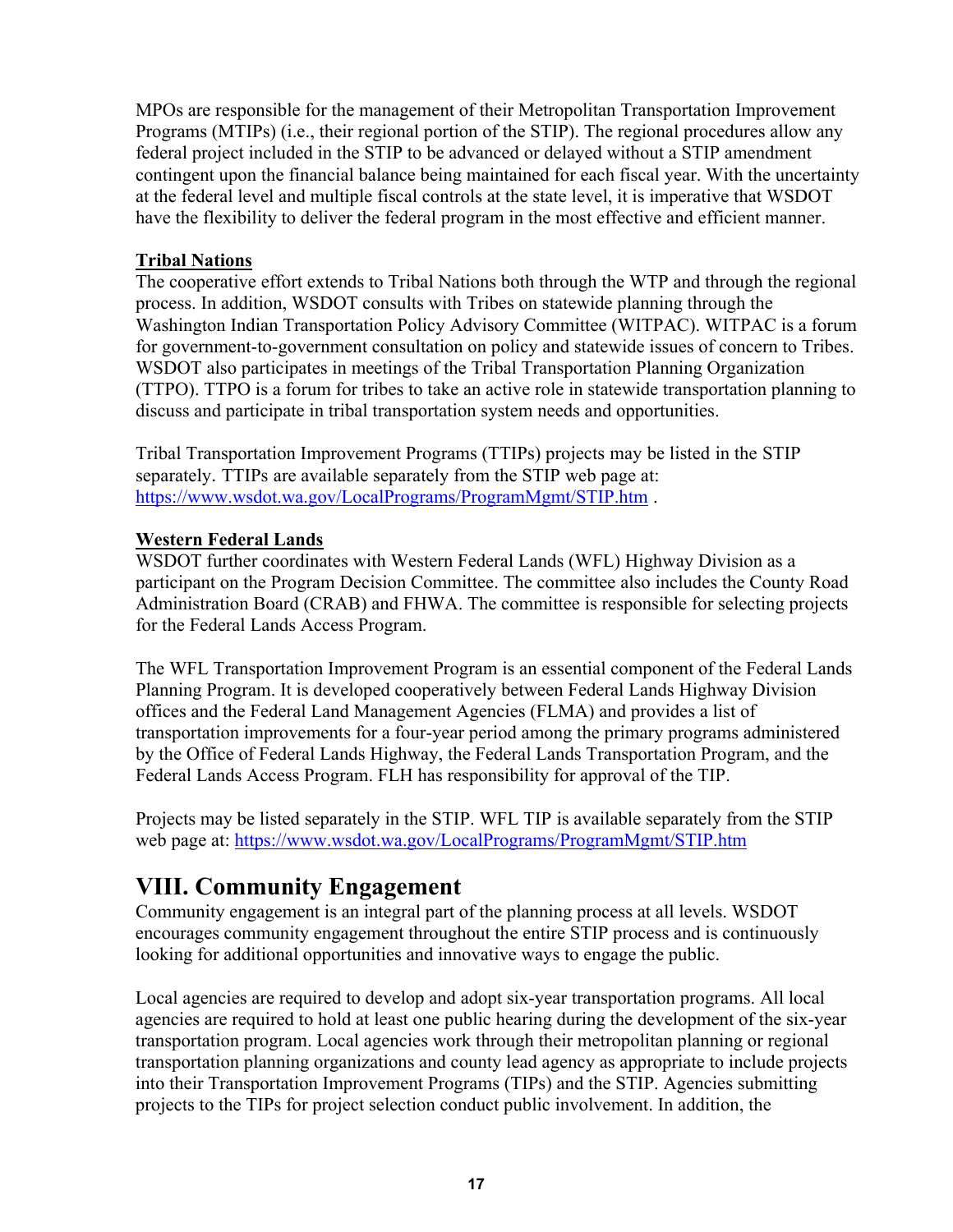Governor's Office and the state legislature seek public involvement during all phases of the biennial budget development and approval process.

Tribal Nations are required by federal law to develop a Long-Range Transportation Plan and TTIP. The BIA or the Tribal Nation, under locally acceptable practices must solicit public involvement in the development of the long-range plan and the TTIP.

In metropolitan areas, each MPO develops a federally required Metropolitan Transportation Plan (MTP) and a Metropolitan Transportation Improvement Program (MTIP). Before a project is included in the MTIP, projects are presented publicly, and the community is provided opportunity to participate as per the MPO's public participation process.

RTPOs also develop a regional transportation plan (RTP) and a six-year transportation improvement program (RTIP). Based upon agreed procedures, county lead agencies, rural cities, tribes, transit providers and the state can submit federally funded and regionally significant projects directly to WSDOT for inclusion in the STIP or to the RTPOs. Before a project is included in a RTIP, projects are presented publicly, and the community is provided opportunity to participate as per the RTPO's public participation process.

The public involvement process for the STIP is as follows:

- Each local agency holds a public hearing on their six-year transportation program.
- Each MPO/RTPO holds a public meeting and/or public forum in August or September of each year. This provides the public with an opportunity to review and comment on the transportation improvement program within the region. The meetings are coordinated with all the member jurisdictions within the region. For additional information, contact your respective planning organization.
- The Governor's Office and the state legislature seek public involvement during all phases of the biennial and supplemental budget development and approval process.
- WFL seeks public involvement during the development of the WFL TIP.
- Tribal Nations or BIA seeks public involvement during the development of the TTIPs.
- A "draft" STIP is available for public review and comment on WSDOT's website in November. As comments are provided during the 30-day STIP public review and comment period, WSDOT works with the MPOs, RTPOs, county lead agencies and rural cities to support and clarify any concerns and ensure the public participation processes at the local, regional, and state level are followed and issues addressed. Requests for materials in alternative formats are considered as received and are provided where reasonable and appropriate, consistent with WSDOT's Title VI and limited English proficiency plans. Written comments will be accepted at any time during the comment period and may be submitted in person, by fax, by mail or by e-mail. WSDOT provides a log of comments received and the actions taken as part of the STIP submittal to FHWA and FTA in December.
- After approval by FHWA and FTA, a searchable database of the STIP is created and posted on WSDOT's website. In addition, a copy of the approved STIP is available at the state library.

See also WSDOTs Community Engagement Plan at [https://www.wsdot.wa.gov/planning/](https://www.wsdot.wa.gov/planning) and Chapter 12 of the Local Agency Guidelines (LAG) at <https://www.wsdot.wa.gov/localprograms>/.